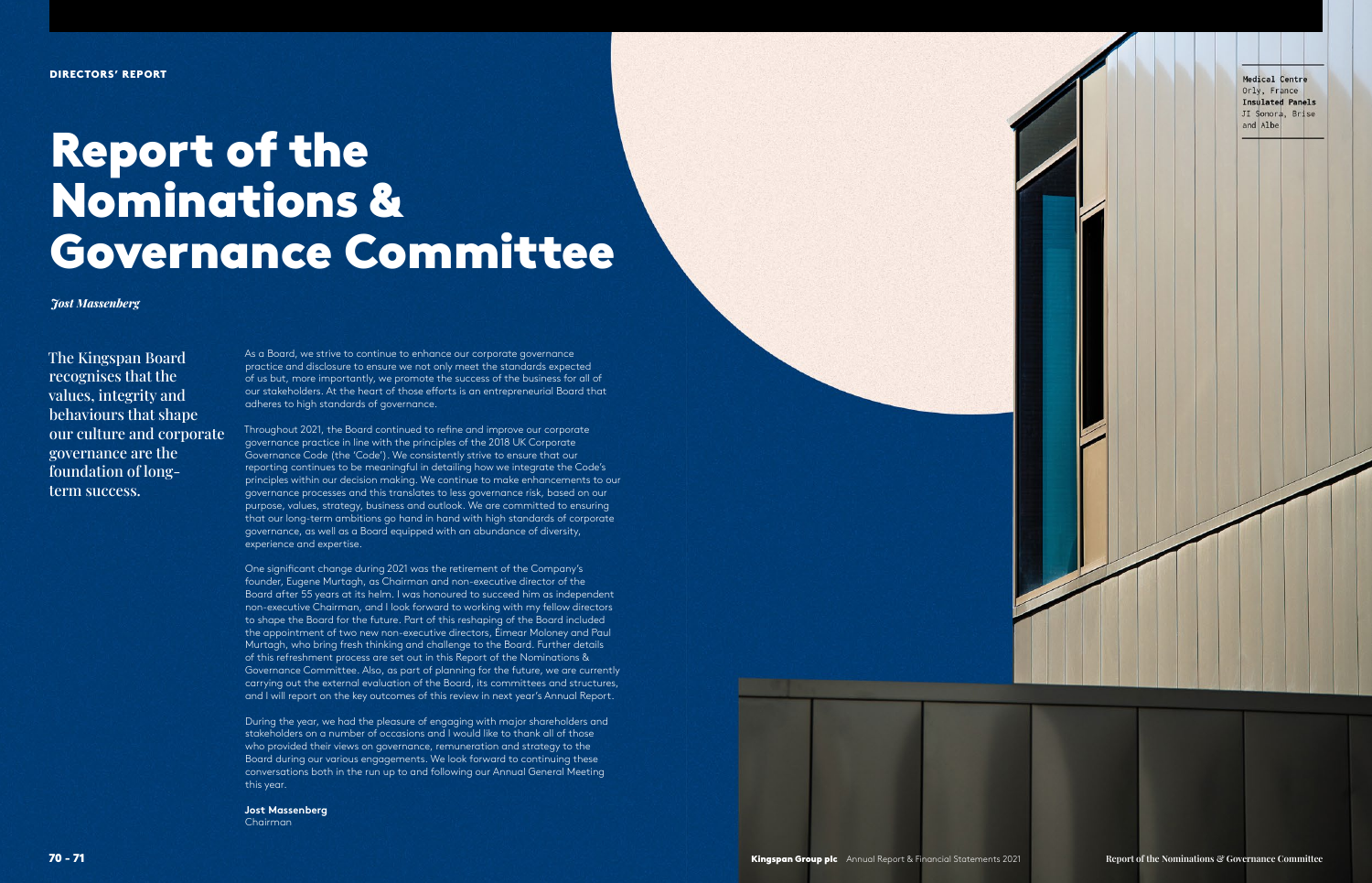## This statement outlines how Kingspan has applied the principles and complied with the provisions set out in the UK Corporate Governance Code (July 2018) (the 'Code') and the Irish Corporate Governance Annex (the 'Annex').

Both the Code and the Annex can be obtained from the following websites respectively: [www.frc.org.uk an](http://www.frc.org.uk)d [www.euronext.com](http://www.euronext.com)

#### **Statement of compliance**

The directors confrm that the Company has throughout the accounting period ended 31 December 2021 complied with the provisions of the UK Corporate Governance Code (July 2018) and the Irish Corporate Governance Annex, as set out below.

Governance, and Remuneration. All committees of the Board have written terms of reference setting out their authorities and duties - these terms are available on the Group's website **[www.kingspan.com](http://www.kingspan.com)**. The

#### **Stakeholder views**

The Board notes the importance of the principle underpinning Provision 5 of the Code, which asks Boards to have regard for engagement mechanisms with stakeholders. The Board recognises its responsibilities in this respect and other sections in this Annual Report set out clearly the long-lasting partnerships we have developed with customers, suppliers and communities. We are also aware of the importance of engagement with the workforce to the development of strategy as well as uncovering of risk and promoting new opportunities. Linda Hickey has been appointed as the director responsible for workforce engagement to facilitate the channelling of employee views to Board discussions. During the year, she had the opportunity to hear employee views on a range of topics

through participation in our graduate and management development programmes, although site visits and further face-to-face meetings remained restricted. In addition, in 2021 we commenced a programme, working with external advisers, to develop wider employee engagement across the Group which will in time develop a deeper dialogue on a broad range of issues including culture, vision, health & well-being, and training & development. This process of engagement will allow the Board to consistently assess and monitor the evolution of the Company's corporate culture, while promoting the ability of the workforce to raise concerns.

#### **Board committees**

The Board has established three standing committees: Audit & Compliance, Nominations &

members of each committee as at the date hereof, and the date of their first appointment to the committee. are set out in the table below. The details of each committee's activities during the year are detailed in their

respective reports as set out in this Annual Report.

Attendance at Board and Committee meetings are set out in the table below.



| <b>Audit &amp; Compliance Committee</b>       |                |             |  |  |  |  |
|-----------------------------------------------|----------------|-------------|--|--|--|--|
| <b>Michael Cawley (Chair)</b>                 | Appointed 2014 | Independent |  |  |  |  |
| <b>Anne Heraty</b>                            | Appointed 2019 | Independent |  |  |  |  |
| <b>Éimear Moloney</b>                         | Appointed 2021 | Independent |  |  |  |  |
| <b>Nominations &amp; Governance Committee</b> |                |             |  |  |  |  |
| <b>Jost Massenberg (Chair)</b>                | Appointed 2019 | Independent |  |  |  |  |
| <b>John Cronin</b>                            | Appointed 2014 | Independent |  |  |  |  |
| <b>Linda Hickey</b>                           | Appointed 2021 | Independent |  |  |  |  |
| <b>Remuneration Committee</b>                 |                |             |  |  |  |  |
| Linda Hickey (Chair)                          | Appointed 2015 | Independent |  |  |  |  |
| <b>Michael Cawley</b>                         | Appointed 2014 | Independent |  |  |  |  |
| <b>Anne Heraty</b>                            | Appointed 2021 | Independent |  |  |  |  |

Attendance at Board and Committee meetings

| Attendance at Board and Committee meetings.<br>during the year ended 31 December 2021 |              |   |                |                       |                |                                    |                |                |  |
|---------------------------------------------------------------------------------------|--------------|---|----------------|-----------------------|----------------|------------------------------------|----------------|----------------|--|
|                                                                                       | <b>Board</b> |   |                | Audit &<br>Compliance |                | <b>Nominations</b><br>& Governance |                | Remuneration   |  |
|                                                                                       | A            | в | A              | в                     | A              | в                                  | A              | В              |  |
| Eugene Murtagh*                                                                       |              |   |                |                       |                |                                    |                |                |  |
| <b>Jost Massenberg</b>                                                                | 6            | 6 |                |                       | 3              | 3                                  |                |                |  |
| Gene M. Murtagh                                                                       | 6            | 6 |                |                       | 3              | 3                                  |                |                |  |
| <b>Geoff Doherty</b>                                                                  | 6            | 6 |                |                       |                |                                    |                |                |  |
| <b>Russell Shiels</b>                                                                 | 6            | 6 |                |                       |                |                                    |                |                |  |
| <b>Gilbert McCarthy</b>                                                               | 6            | 6 |                |                       |                |                                    |                |                |  |
| <b>Linda Hickey</b>                                                                   | 6            | 6 |                |                       | $\overline{2}$ | $\overline{2}$                     | $\overline{4}$ | $\overline{4}$ |  |
| <b>Michael Cawley</b>                                                                 | 6            | 6 | $\overline{4}$ | $\overline{4}$        |                |                                    | $\overline{4}$ | 3              |  |
| <b>John Cronin</b>                                                                    | 6            | 6 |                |                       | 3              | 3                                  |                |                |  |
| <b>Anne Heraty</b>                                                                    | 6            | 6 | $\overline{4}$ | 4                     |                |                                    | 3              | 3              |  |
| Bruce McLennan*                                                                       |              |   |                | 1                     |                |                                    |                |                |  |
| Éimear Moloney**                                                                      | 5            | 5 | 3              | 3                     |                |                                    |                |                |  |
| Paul Murtagh**                                                                        | 5            | 5 |                |                       |                |                                    |                |                |  |

**Column A** - indicates the number of meetings held during the period the director was a member of the Board and/or Committee. **Column B** - indicates the number of meetings attended during the period the director was a member of the Board and/or Committee.

\* Retired as a director as of 30 April 2021

\*\* Appointed as a director as of 30 April 2021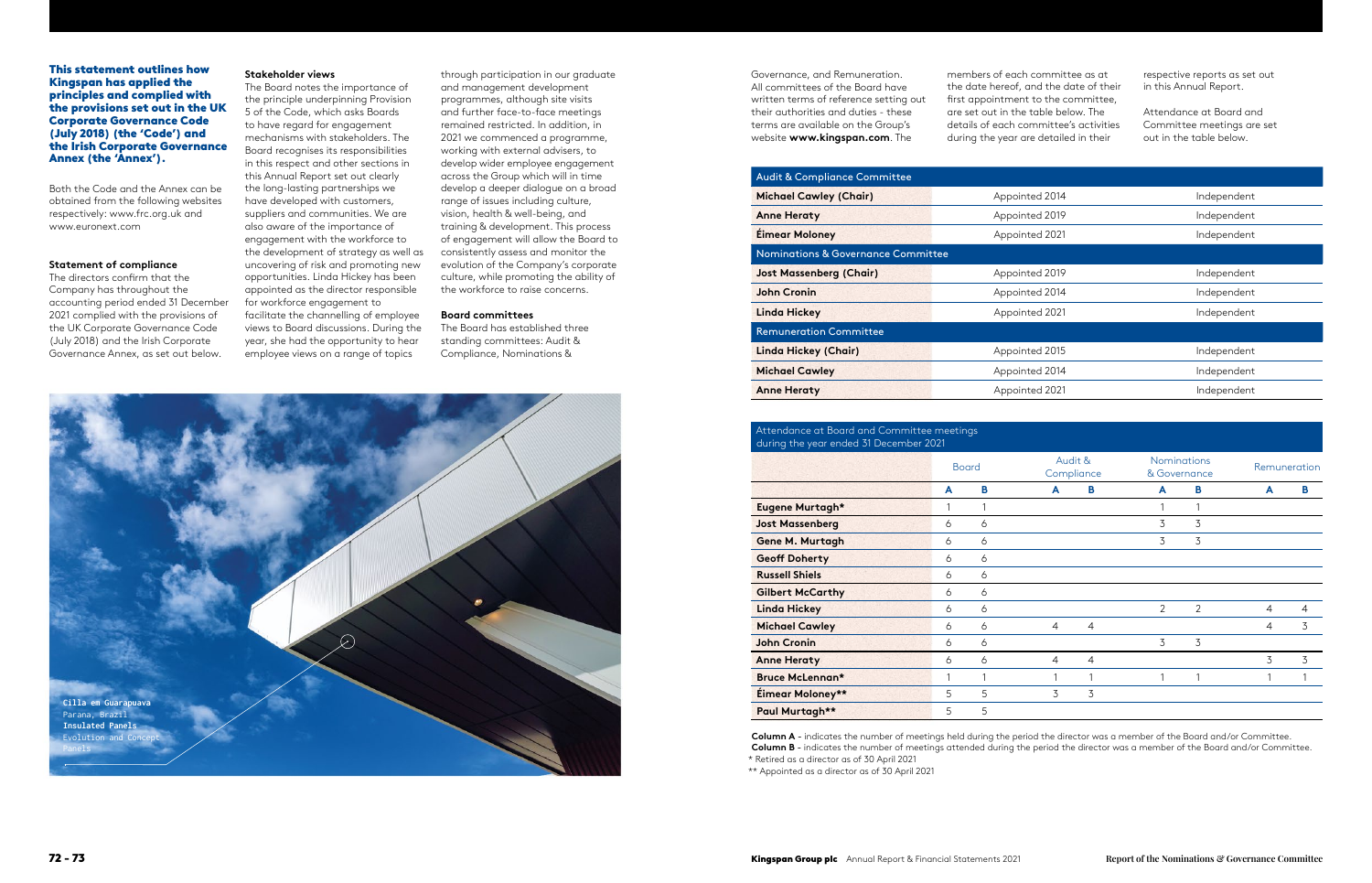# **Board composition and responsibilities**

There is a clear division of responsibilities within the Group between the Board and executive management, with the Board retaining control of strategic and other major decisions. The Chairman leads the Board and is responsible for its overall effectiveness in directing the Company. One of the key roles for the Chairman in doing so is promoting a culture of objectivity, openness and debate. In addition, the Chairman facilitates constructive Board relations and the efective contribution of all non-executive directors, and ensures that directors receive accurate, timely and clear information.

The balance of skills, background and diversity of the Board contributes to the efective leadership of the business and the development of strategy. The Board's composition is central to ensuring all directors contribute to discussions. As outlined below, the Board continues to review its composition to ensure appropriate refreshment and renewal which is essential to bringing fresh thinking to Board discussions and constructive challenge to the Board's decision making.

As a means of fostering challenge and director engagement, the non-executive directors, led by the senior independent director, meet without the Chairman present at least annually. Likewise, the Chairman holds meetings with the non-executive directors without the executives present. In each of these settings, there is a collegiate atmosphere that also lends itself to a level of scrutiny, discussion and challenge.

All directors have access to the advice and services of the Company Secretary. Where necessary or requested, directors can also avail of independent third-party advice on Company issues or relevant Board matters – including, but not limited to matters such as

shall be not less than three members present in person or by proxy and entitled to vote. All ordinary shares rank pari passu and carry equal voting rights. Every member present in person or by proxy shall upon a show of hands have one vote and every member present in person or by proxy shall upon a poll have one vote for each share of which they are the holder. In the case of an equality of votes, the Chairman shall, both on a show of hands and at a poll, have a casting vote. Further details of shareholders rights with respect to the General Meetings are set out in the Shareholder Information section of this Annual Report.

- $\rightarrow$  Budgets and strategic plans are approved annually by the Board and compared to actual performance and forecasts on a monthly basis;
- $\rightarrow$  Sufficiently sized finance teams with appropriate level of experience and qualifcations throughout the Group;
- $\rightarrow$  Formal Group Accounting Manual in place which clearly sets out the Group fnancial policies in addition to the formal controls;
- $\rightarrow$  Formal IT and treasury policies and controls in place;
- $\rightarrow$  Centralised tax and treasury functions;
- $\rightarrow$  Sales are submitted and reviewed on a weekly basis whilst full reporting packs are submitted and reviewed on a monthly basis; and
- $\rightarrow$  Internal audit function review fnancial controls and report results/fndings on a quarterly basis to the Audit & Compliance Committee.

#### **Internal control and risk management systems**

- $\rightarrow$  The review of reporting packages for each entity as part of the year end audit process;
- $\rightarrow$  The reconciliation of reporting packages to monthly management packs as part of the audit process and as part of management review;
- $\rightarrow$  The validation of consolidation journals as part of the management review process and as an integral component of the year end audit process;

The Board confrms that there is an ongoing process for identifying, evaluating and managing any signifcant risks faced by the Group. This process has been in place for the year under review and up to the date of approval of the fnancial statements, and it is regularly reviewed by the Board in compliance with 'Guidance on Risk Management, Internal Control and Related Financial and Business Reporting' issued by the Financial Reporting Council.

- $\rightarrow$  The review and analysis of results by the Chief Financial Officer and the auditors with the management of each division;
- $\rightarrow$  Consideration by the Audit & Compliance Committee of the outcomes from the annual risk assessment of the business;
- $\rightarrow$  The review of internal and external audit management letters by the Chief Financial Officer, Head of Internal Audit & Compliance and the Audit & Compliance Committee; and the follow up of any critical management letter points to ensure issues highlighted are addressed.

- $\rightarrow$  Reviewing reports from the Group Head of Compliance relating to product compliance, certifcation and accreditation, including implementation status of the Group's ISO 37301 Compliance Management Systems targets;
- $\rightarrow$  Auditing compliance with the Group Marketing Integrity Manual incorporating the CCPI best practice principles;
- $\rightarrow$  Monitoring the culture of compliance across the Group.

The Board has delegated responsibility to the Audit & Compliance Committee to monitor and review the Group's risk management and internal control processes, including the fnancial, operational and compliance controls. This is done through detailed discussions with management and the executive directors, the review and approval of the internal audit reports, which focus on the areas of greatest risk to the Group, and the external audit reports, as part of both the year end audit and the half year process, all of which are designed to highlight the key areas of control weakness in the Group. Further details of the work conducted by the Audit & Compliance Committee in this regard is detailed in the Report of the Audit & Compliance Committee contained in this Annual Report.

The main features of the Group's internal control and risk management systems that relate specifcally to the Group's fnancial reporting processes are:

The main features of the Group's internal control and risk management systems that relate specifically to the Group's consolidation process are:

In addition, the remit of the Audit & Compliance Committee was extended in 2020 to include reviewing the efectiveness of the controls and processes relating to product compliance by:

Further information on the risks faced by the Group and how they are managed are set out in the Risk & Risk Management section of this Annual Report.

# **Leadership and Board renewal**

The Nominations & Governance Committee (the 'committee'), leads the process for appointments while ensuring plans are in place for orderly succession to both the Board and senior management positions.

remuneration, succession etc. The Company has procedures whereby directors (including non-executive directors) receive formal induction and familiarisation with Kingspan's business operations and systems on appointment, including trips to manufacturing sites with in-depth explanations of the processes involved at the site.

# **Board changes**

During the past year, we continued to deliver on the objective of continuous refreshment and renewal at Board level, which we believe brings fresh thinking and constructive challenge to the Board.

In 2021, the Company was pleased to announce two new appointments to the Board: Éimear Moloney joined as an independent nonexecutive director and Paul Murtagh as a non-executive director. These appointments broaden the skillset and diversity of the Board while refecting our increasingly global footprint as a business. A breakdown of the background and skillset of all of the non-executive directors, a central tenet of promoting Board efectiveness, is provided in the table later in the report.

Following the conclusion of last year's Annual General Meeting, Eugene Murtagh, Kingspan's founder and Chairman, retired after leading the Group for more than 55 years. The Board as a whole expressed its deep gratitude to Mr Murtagh for his vision and leadership over those years, and awarded him the honorary title of President Emeritus. Following a comprehensive and considered process, the Nominations & Governance Committee recommended the Board appoint Jost Massenberg as independent nonexecutive Chairman, to succeed Mr Murtagh. Mr Massenberg has more than 30 years' industry experience in European steel and international manufacturing businesses, and since his appointment to the Board in 2018, he has gained a valuable

understanding of the Board and the Kingspan Group, providing continuity and stability of Board leadership for the period ahead.

Also, at the conclusion of last year's Annual General Meeting, Bruce McLennan retired as a non-executive director of the Board and the Board thanked him for his contribution to the Group over the previous six years.

## **Shareholders' meetings and rights**

The Company operates under the Irish Companies Act 2014 (the 'Act'). This Act provides for two types of shareholder meetings: the Annual General Meeting ('AGM') with all other meetings being called Extraordinary General Meetings ('EGM').

The Company must hold an AGM each year in addition to any other shareholder meeting in that year. The AGM is an important forum for shareholders to meet with and hear from Company directors. The ordinary business of an AGM is to receive and consider the Company's Annual Report and statutory fnancial statements, to review the affairs of the Group, to elect directors, to declare dividends, to appoint or reappoint auditors and to fix the remuneration of auditors and directors. At the 2021 AGM, shareholders were provided with the facility to fully participate on-line using the latest technology platforms. The Board is committed to using technology solutions which offer shareholders the opportunity to attend and vote on-line, as well as in person, which in line with developing trends elsewhere, would facilitate a wider global participation by our shareholders at our AGM, whilst still providing them with equivalent rights to vote and ask questions.

The Chairman of the Board of Directors shall preside as chairman of every general meeting and in his absence, one of the directors present will act in the capacity of chairman. The quorum for a general meeting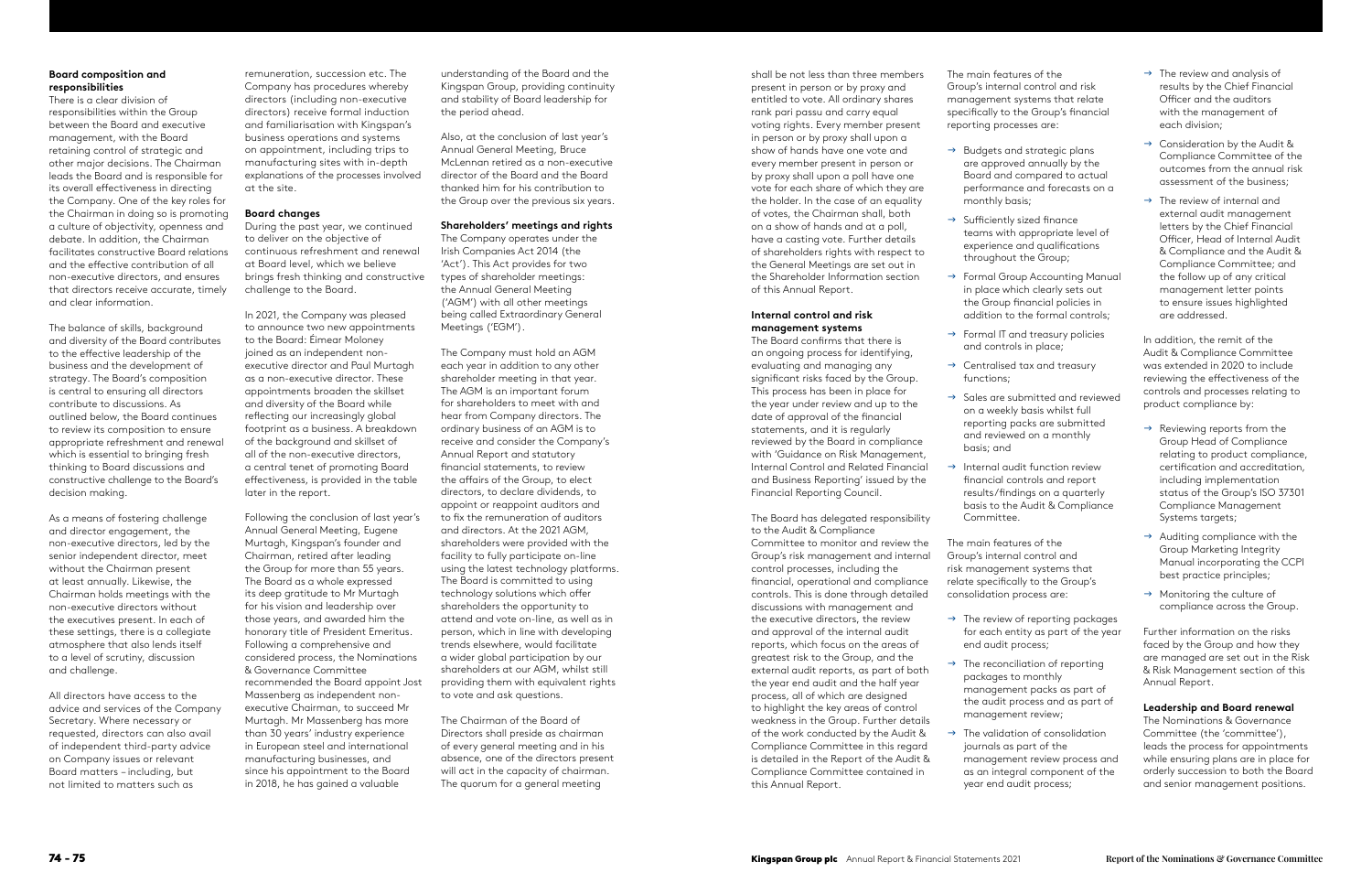In April this year, Éimear Moloney and Paul Murtagh were appointed to the Board on the recommendation of the committee. In considering candidates for appointment as non-executive directors, the committee remains guided by the principle that all appointments will be made based on merit and skills, but having regard, where possible to diversity of gender, age, nationality and ethnicity. The committee considered whether or not to engage a frm of consultants to assist in the process of recruiting new nonexecutive directors, and agreed that in order to ensure best fit with the Company, it would use the knowledge and contacts of the committee to identify suitable candidates.

The committee maintains a pool of potential candidates, and after considering Ms Moloney's skillset, including her fnancial and capital markets experience, as well as her strong experience in the manufacturing controls environment, she was considered most suitable. Members of the committee met with Ms Moloney before recommending her appointment to the Board. In considering the appointment of Mr Murtagh, the committee had regard to his deep understanding of the US market and his proven entrepreneurial track record. The committee keeps the on-going refreshment and renewal of the Board, which is essential to bring fresh thinking and constructive challenge to the Board's decision making, under constant review.

It is to be noted that half of the current independent non-executive directors will come to the end of their nine-year terms in the next 15 months, and ordinarily would then retire in accordance with the Company's usual practice. The other half have been on the Board for three years or less. Given the transition to the newly appointed independent Chairman during the year, and the potential for renewing and reshaping the Board in the coming years, the committee agreed to extend the term of Linda Hickey, the Senior Independent Director, for a further period of up to three years (subject to annual re-election at the AGM). It is considered that this will provide continuity and stability to the Board at this important time, and that Ms Hickey's insight and experience will beneft the Board during this period.

Aligning succession planning to Kingspan's wider strategy is a cornerstone of strong Board governance, and has been, and will continue to be, a focus of the committee. A fundamental aspect of overseeing appointments to senior management remains the development of a diverse pipeline. Among Kingspan's senior management team, 27% of employees reporting directly to the CEO are female, and significantly this year 28% and 33% of attendees on Kingspan's senior management and graduate development programmes respectively were female, and 68% and 38% of the participants in the respective programmes were from

an international (non UK/Irish) background, as Kingspan is attracting more and more diversity into senior leadership roles.

The non-executive directors on the Board currently have the mix of skills and experience as set out in the table below.

# **Performance evaluation**

Kingspan has in place formal procedures for the evaluation of its Board, committees and individual directors. The purpose of this formal evaluation is to ensure that the Board of Directors (on a collective and individual basis) is performing effectively and to ensure stakeholder confdence in the Board. The Chairman reviews annually the performance of the Board of Directors, the conduct of Board meetings and committee meetings, and the general corporate governance of the Group.

- $\rightarrow$  He had no role in the selection or retention of legal advisors to the Company;
- $\rightarrow$  All work undertaken by McCann managed by other employees within the firm, and there were formal arrangements in place, both at McCann FitzGerald and Kingspan, to ensure there were no conficts of interests;
- $\rightarrow$  Since his appointment to the Board, Mr. Cronin has not had any involvement in advising the Company on any legal matters;
- $\rightarrow$  He is an experienced and accomplished corporate lawyer who adds important legal and
- Mr. Cronin retired from McCann FitzGerald on 1 March 2021. The total fees paid to McCann FitzGerald during the year were €160,373 (2020: €145,541) and account for substantially less than 1% of McCann FitzGerald's annual revenues.

An external evaluation of the Board's performance was commenced in early 2022. This review, which was due to be carried out last year, was postponed for 12 months to allow for the transition to the new independent Chairman and also for the expanded role of the Audit & Compliance Committee to become established, before being formally reviewed. The review is being undertaken by Better Boards, who also undertook the last external review in 2018. It will follow on from the key themes examined as part of the previous process, as well as also considering:

Details of the outcome of the evaluation will be provided in next year's Annual Report.

#### **Conficts of interests**

Acknowledging the importance of independent representation to the effective functioning of the Board, as well as the scrutiny and, when necessary, the challenging of management, as part of the evolution of our governance framework, the committee has previously adopted a conficts of interest policy which guides all decisions of the Board when actual or potential conficts of interest arise.

The policy stipulates that directors are required to avoid situations where they have, or could have, a direct or indirect interest that conficts, or may confict, with the Company's interests. Directors are required to give notice of any potential situational and/or transactional conficts, which are considered at the following Board meeting and, if appropriate, situational conficts are authorised. Directors are not allowed to participate in such considerations or to vote regarding their own conficts.

#### **Efectiveness and independence**

The committee has reviewed the size and performance of the Board during the year and this process occurs annually. The Board continues to ensure that each of the nonexecutive directors, remain impartial and independent in order to meet the challenges of the role. Throughout the year, more than half of the Board (55%), comprised independent non-

| Name.                  | Domicile     |           |           | International Financial Governance | Leadership | Industry  | <b>Risk</b> | Legal |
|------------------------|--------------|-----------|-----------|------------------------------------|------------|-----------|-------------|-------|
| <b>Jost Massenberg</b> | German       | $\bullet$ | $\bullet$ | $\bullet$                          | $\bullet$  |           |             |       |
| <b>Linda Hickey</b>    | <b>Irish</b> | $\bullet$ | $\bullet$ | $\bullet$                          | ٠          |           |             |       |
| <b>Michael Cawley</b>  | <b>Irish</b> | $\bullet$ | $\bullet$ | $\bullet$                          | ٠          | $\bullet$ |             |       |
| <b>John Cronin</b>     | <b>Irish</b> |           | $\bullet$ | ٠                                  | ٠          |           |             |       |
| <b>Anne Heraty</b>     | <b>Irish</b> |           | $\bullet$ | $\bullet$                          | $\bullet$  |           |             |       |
| <b>Éimear Moloney</b>  | Irish        | $\bullet$ | $\bullet$ | ٠                                  | ٠          | ٠         |             |       |
| <b>Paul Murtagh</b>    | USA          |           | $\bullet$ |                                    | ٠          |           |             |       |

- $\rightarrow$  The on-going renewal and refreshment of the Board, and its potential reshaping over future years;
- $\rightarrow$  The role of the committees, including in particular the expanded role of the Audit & Compliance Committee;
- $\rightarrow$  The transition to the new independent Chairman;
- $\rightarrow$  Board culture.

executive directors. Linda Hickey is the senior independent director on the Board. The senior independent director provides a sounding board for the Chairman and serves as an intermediary for the other directors and shareholders when necessary. The directors consider that there is strong independent representation on the Board.

The Board has had due regard to various matters which might afect, or appear to afect, the independence of certain of the directors. The Board considers that each of the non-executive directors on the Board, (excluding Paul Murtagh), are independent.

In determining the independence of John Cronin, the committee noted that he was previously a partner of McCann FitzGerald, one of the Company's legal advisors, and took into account the following material factors:

FitzGerald for the Company was

regulatory experience to the Board.

In addition to these considerations, at the time of Mr Cronin's appointment, we engaged with ISS to discuss the steps we had taken to avoid any potential for a confict of interests. Both parties were satisfed at the time that the relationship was not likely to impact Mr Cronin's independence as a director, and the Company agreed to disclose annually the fees paid to McCann FitzGerald as a related party transaction.

In these circumstances the Board continues to be satisfed that Mr Cronin remains fully independent, and that there was no material relationship, fnancial or otherwise, which might either directly or indirectly infuence his judgement.

In assessing the independence of Linda Hickey, the Board had due regard to her length of service on the Board, and to her previous position as a senior executive at Goodbody Stockbrokers, (one of the Company's corporate brokers), from which she retired in April 2019. The Board noted that corporate broking fees and expenses paid to Goodbody Stockbrokers during her tenure there were typically in the region of €60,000 per annum. In assessing Ms Hickey's independence, the committee formed the view that she has always expressed a strongly independent voice at the Board and its committee meetings, including the Remuneration Committee of which she is chair, and that she has always exercised her judgement as a non-executive director, and as the Senior Independent Director, independent of any other relationships within the Board. The Board also took into account her unrivalled experience in capital markets and governance, which is hugely valuable to the Company and our shareholders, and concluded that her independence was not afected.

#### **External commitments**

Directors may serve on other boards provided they continue